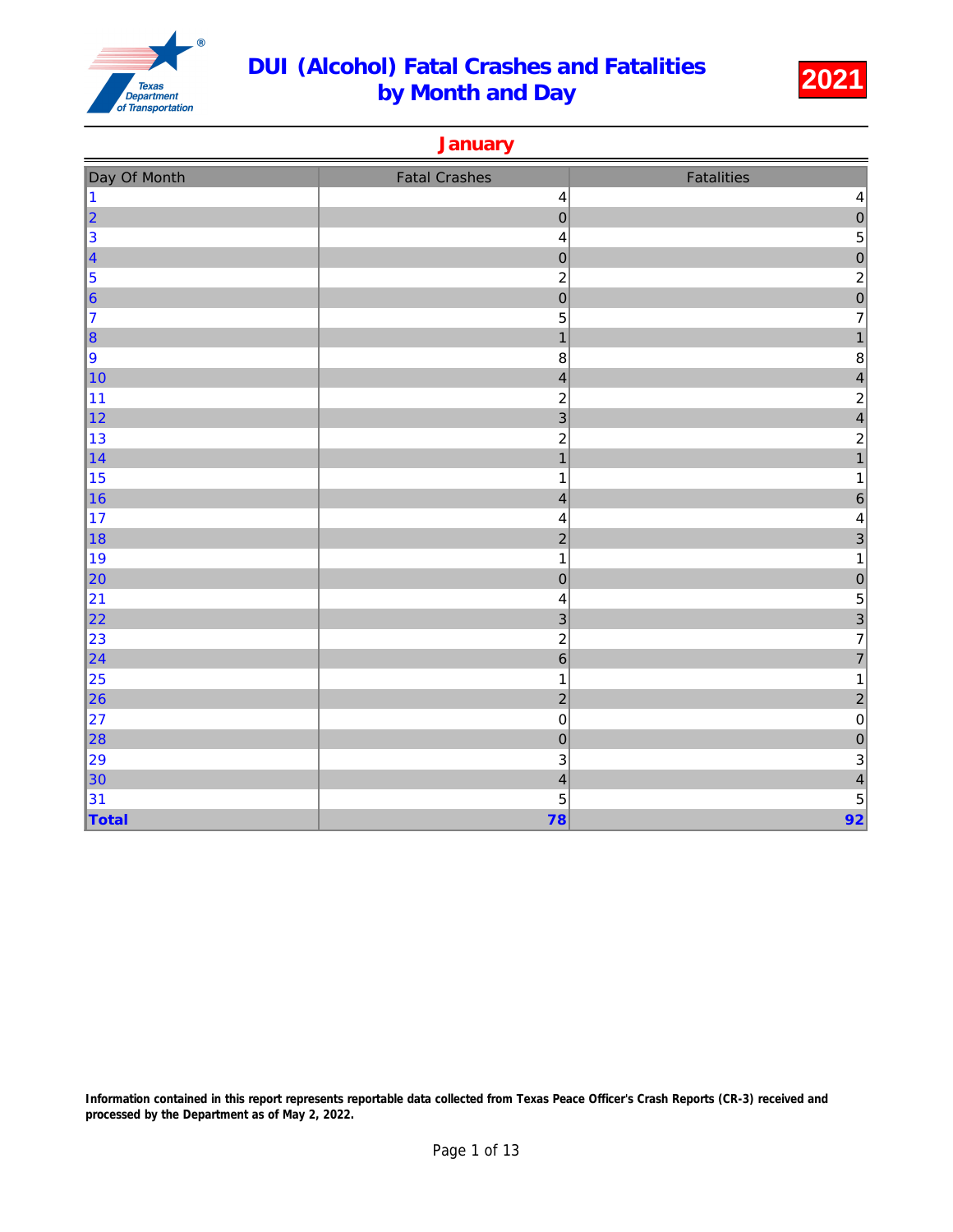

**February** 

| Day Of Month            | <b>Fatal Crashes</b>      | Fatalities              |
|-------------------------|---------------------------|-------------------------|
| $\overline{\mathbf{1}}$ | $\overline{\mathbf{4}}$   | 4                       |
| $\overline{2}$          | $\mathbf{1}$              | $\mathbf{1}$            |
| 3                       | $\mathbf 0$               | $\pmb{0}$               |
| $\overline{\mathbf{4}}$ | $\overline{2}$            | $\overline{c}$          |
| 5                       | $\ensuremath{\mathsf{3}}$ | $\overline{3}$          |
| $6\phantom{a}$          | $\overline{a}$            | $\frac{2}{7}$           |
| $\overline{7}$          | $\overline{7}$            |                         |
| 8                       | $\overline{2}$            | $\overline{3}$          |
| 9                       | $\mathbf 1$               | 1                       |
| 10                      | $\overline{c}$            | 3                       |
| 11                      | $\mathbf 1$               |                         |
| 12                      | $\overline{c}$            | $\frac{2}{2}$           |
| 13                      | $\mathbf{3}$              | 3                       |
| 14                      | $\mathbf{1}$              | $\overline{1}$          |
| 15                      | 1                         | 1                       |
| 16                      | $\mathbf 0$               | $\pmb{0}$               |
| 17                      | $\mathbf 1$               |                         |
| 18                      | $\pmb{0}$                 | $\pmb{0}$               |
| 19                      | $\overline{\mathbf{c}}$   | 3                       |
| 20                      | $\mathbf{1}$              | $\mathbf{1}$            |
| 21                      | $\,6$                     | $\,6\,$                 |
| 22                      | $\overline{2}$            | $\overline{c}$          |
| 23                      | $\ensuremath{\mathsf{3}}$ | 3                       |
| $\overline{24}$         | $\overline{3}$            | $\overline{\mathbf{4}}$ |
| 25                      | $\mathbf{1}$              | 1                       |
| 26                      | $\mathbf{1}$              | 1                       |
| 27                      | 5                         | 7                       |
| 28                      | 5                         | 5                       |
| Total                   | 62                        | 69                      |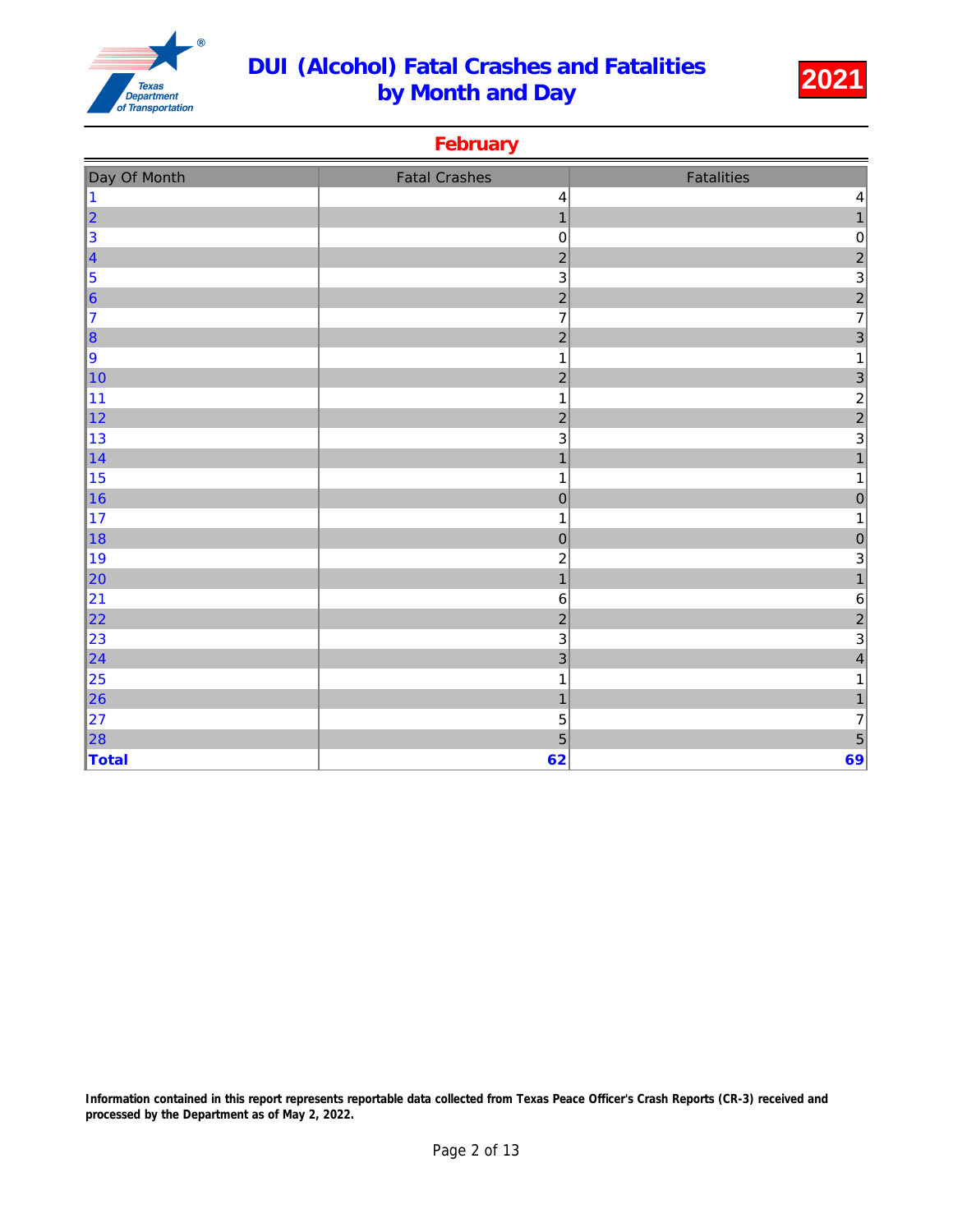

**March** 

| Day Of Month                          | <b>Fatal Crashes</b>     | Fatalities                                 |
|---------------------------------------|--------------------------|--------------------------------------------|
| $\vert$ 1                             | $\mathbf 0$              | $\pmb{0}$                                  |
| $\vert$ 2                             | $\mathbf 0$              | $\overline{0}$                             |
| $\begin{array}{c} 3 \\ 4 \end{array}$ | $\mathbf{1}$             | $\mathbf{1}$                               |
|                                       | $\mathbf{1}$             | $\mathbf{1}$                               |
| $\vert$ 5                             | 3                        | 4                                          |
| $\vert$ 6                             | 5                        | 5                                          |
| 17                                    | $\,$ 6 $\,$              | $\overline{7}$                             |
| $\vert$ 8                             | $\overline{c}$           | $\frac{2}{2}$                              |
| 9                                     | $\boldsymbol{2}$         |                                            |
| 10                                    | $\overline{a}$           | $\overline{\mathbf{4}}$                    |
| 11                                    | 5                        | $\begin{array}{c} 5 \\ 1 \end{array}$      |
| $\vert$ 12                            | $\overline{1}$           |                                            |
| 13                                    | $6\phantom{a}$           | $\overline{7}$                             |
| $\vert$ 14                            | $\overline{\mathcal{L}}$ | $\overline{7}$                             |
| 15                                    | $\overline{c}$           | $\overline{c}$                             |
| 16                                    | $\overline{0}$           | $\overline{0}$                             |
| $\vert$ 17                            | $\overline{c}$           |                                            |
| ∥18                                   | $\overline{c}$           | $\begin{array}{c} 2 \\ 2 \\ 3 \end{array}$ |
| ∥19                                   | 3                        |                                            |
| $\vert$ 20                            | 3                        | 3                                          |
| 21                                    | $\overline{a}$           | $\overline{\mathbf{4}}$                    |
| 22                                    | $\pmb{0}$                | $\overline{0}$                             |
| 23                                    | $\boldsymbol{0}$         | $\pmb{0}$                                  |
| $\vert$ 24                            | 3                        | 5                                          |
| 25                                    | $\mathbf{1}$             | $\mathbf{1}$                               |
| $\vert$ 26                            | 3                        | $\overline{3}$                             |
| 27                                    | 3                        | $\overline{\mathbf{r}}$                    |
| $\ 28$                                | $\overline{8}$           | $\delta$                                   |
| 29                                    | $\overline{c}$           | $\overline{c}$                             |
| $\vert$ 30                            | 3                        | $\overline{3}$                             |
| 31                                    | $\overline{\mathcal{L}}$ | $\overline{7}$                             |
| $\vert$ Total                         | 79                       | 95                                         |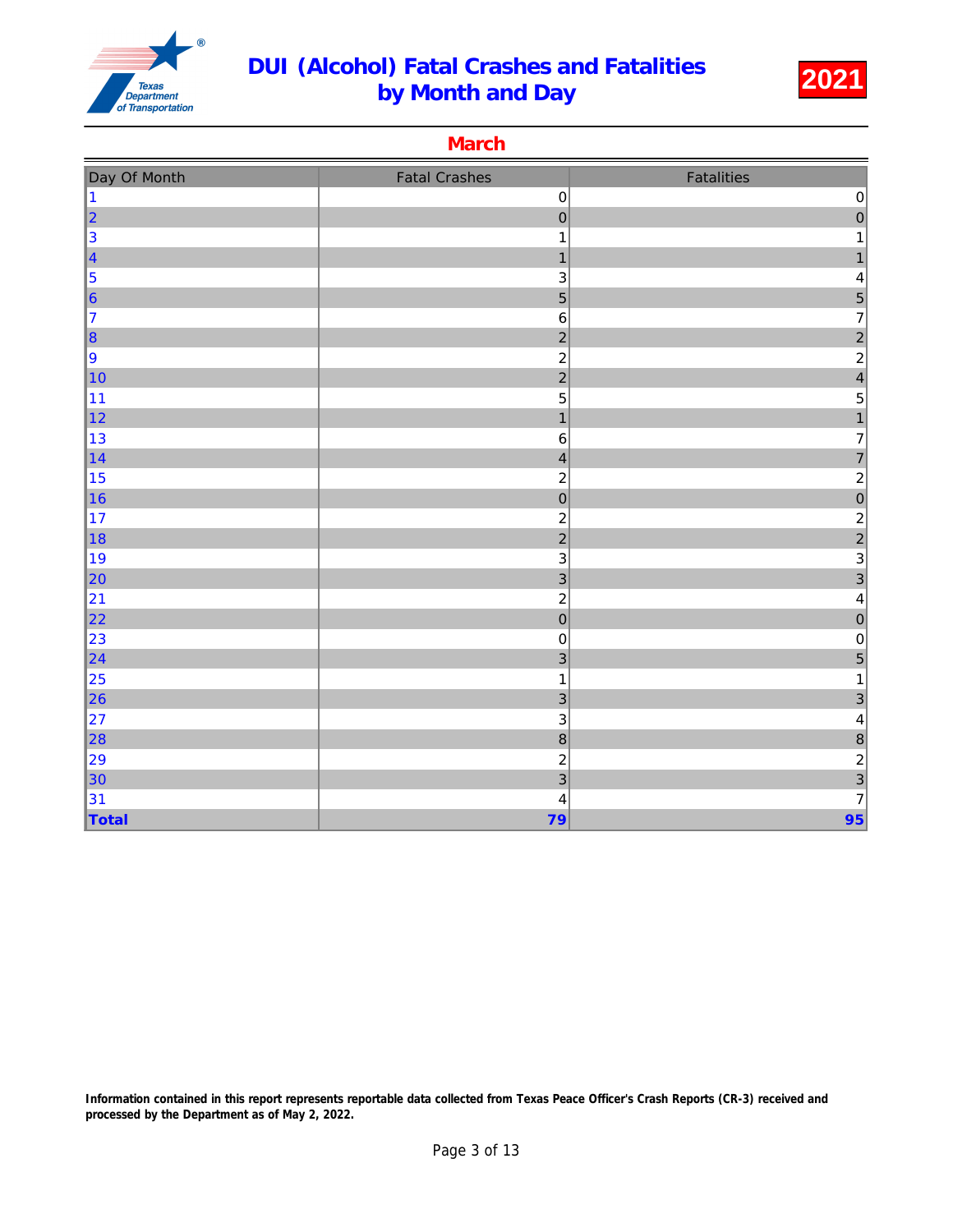

April

|                                                                         | r aprest                  |                                            |
|-------------------------------------------------------------------------|---------------------------|--------------------------------------------|
| Day Of Month                                                            | <b>Fatal Crashes</b>      | Fatalities                                 |
| 11                                                                      | $\overline{\mathcal{L}}$  | 4                                          |
| 2                                                                       | $\overline{5}$            | $\overline{6}$                             |
| 3                                                                       | $\,6\,$                   | $\bf 8$                                    |
| $\vert$ 4                                                               | 5                         | $\frac{5}{5}$                              |
| $\begin{array}{ c } \hline \mathbf{5} \\ \hline \mathbf{6} \end{array}$ | $\overline{5}$            |                                            |
|                                                                         | $\overline{2}$            | $\overline{a}$                             |
| 17                                                                      | $\ensuremath{\mathsf{3}}$ | $\overline{3}$                             |
| $\vert$ 8                                                               | $\overline{2}$            | $\frac{2}{3}$                              |
| 9                                                                       | $\overline{\mathbf{c}}$   |                                            |
| 10                                                                      | $\overline{5}$            | $\overline{5}$                             |
| 11                                                                      | 5                         | $\begin{array}{c} 5 \\ 3 \end{array}$      |
| $\vert$ 12                                                              | $\overline{3}$            |                                            |
| 13                                                                      | $\overline{\mathbf{4}}$   | $\overline{\mathbf{r}}$                    |
| $\vert$ 14                                                              | $\overline{2}$            | $\begin{array}{c} 2 \\ 2 \\ 3 \end{array}$ |
| 15                                                                      | $\mathbf 2$               |                                            |
| $\vert$ 16                                                              | $\overline{3}$            |                                            |
| $\vert$ 17                                                              | $\overline{\mathbf{c}}$   | $\overline{\mathbf{4}}$                    |
| ∥18                                                                     | $\overline{\mathbf{4}}$   | $\overline{5}$                             |
| ∥19                                                                     | 1                         | 1                                          |
| 20                                                                      | $\mathbf{1}$              | $\mathbf{1}$                               |
| 21                                                                      | 1                         | $\mathbf{1}$                               |
| 22                                                                      | $\overline{\mathbf{1}}$   | $\mathbf{1}$                               |
| 23                                                                      | $\boldsymbol{2}$          | $\overline{c}$                             |
| 24                                                                      | $\overline{7}$            | 12                                         |
| 25                                                                      | $\ensuremath{\mathsf{3}}$ | $\overline{a}$                             |
| $\ 26\ $                                                                | $\overline{2}$            | $\overline{c}$                             |
| 27                                                                      | $\mathbf{1}$              | $\mathbf{1}$                               |
| $\ 28\ $                                                                | $\overline{0}$            | $\mathbf 0$                                |
| 29                                                                      | $\mathbf 0$               | $\pmb{0}$                                  |
| $\vert$ 30                                                              | 3                         | $\overline{3}$                             |
| Total                                                                   | 86                        | 99                                         |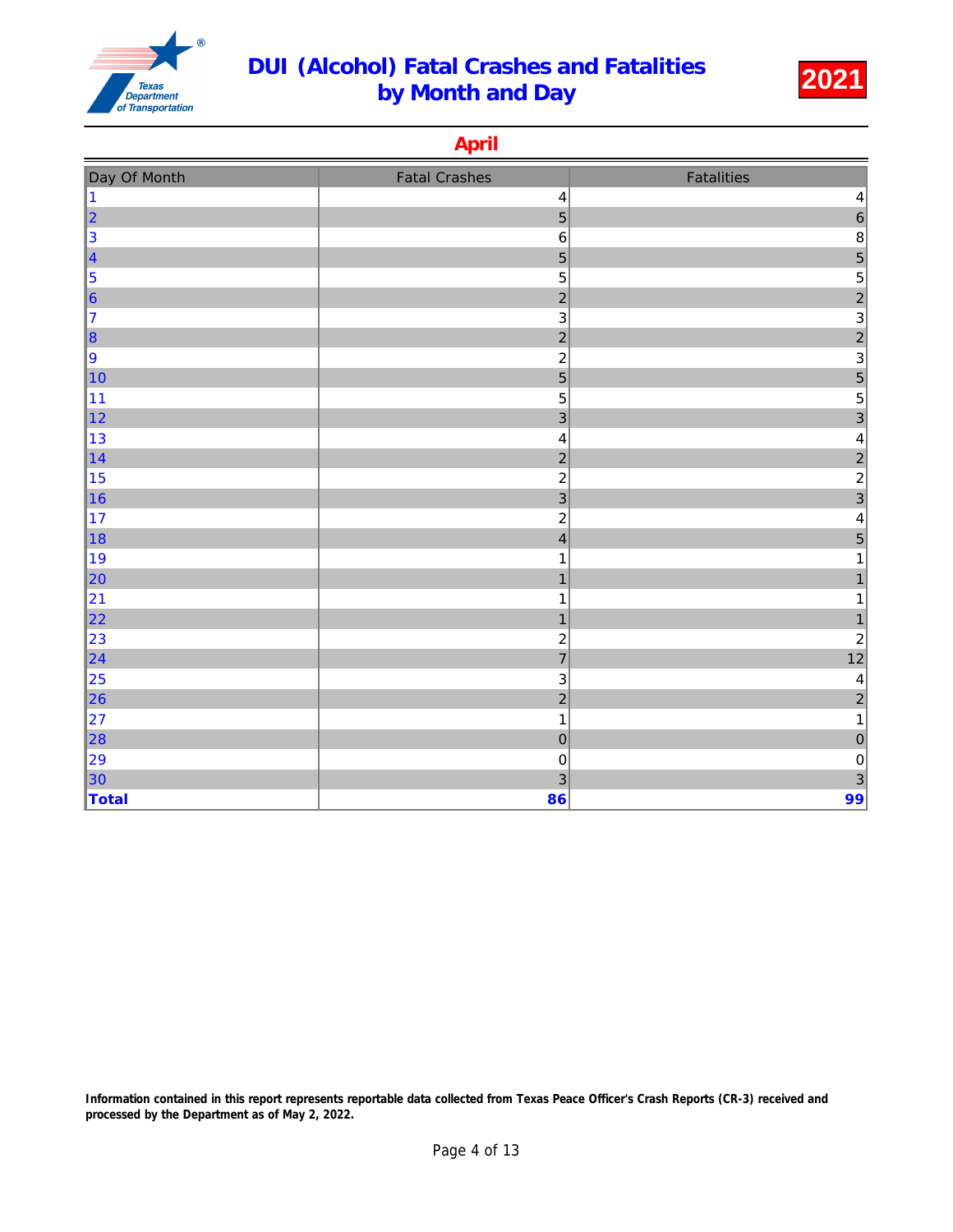

**May** 

| Day Of Month                          | <b>Fatal Crashes</b>      | <b>Fatalities</b>                          |
|---------------------------------------|---------------------------|--------------------------------------------|
| $\vert$ 1                             | 4                         | $\overline{\mathbf{7}}$                    |
| $\vert$ 2                             | $\overline{5}$            |                                            |
| $\begin{array}{c} 3 \\ 4 \end{array}$ | $\overline{c}$            | $\begin{array}{c} 5 \\ 2 \\ 1 \end{array}$ |
|                                       | $\mathbf{1}$              |                                            |
| $\vert$ 5                             | $\overline{\mathbf{c}}$   | 3                                          |
| $\vert_{6}$                           | $\overline{3}$            | $\begin{array}{c} 3 \\ 2 \\ 4 \end{array}$ |
| 17                                    | $\overline{c}$            |                                            |
| $\vert$ 8                             | $\overline{\mathcal{L}}$  |                                            |
| 9                                     | $\mathbf 5$               | 5                                          |
| 10                                    | $\overline{2}$            | $\overline{a}$                             |
| 11                                    | $\ensuremath{\mathsf{3}}$ | $\overline{\mathbf{r}}$                    |
| $\vert$ 12                            | $\mathbf{0}$              | $\overline{0}$                             |
| 13                                    | $\pmb{0}$                 | $\pmb{0}$                                  |
| $\vert$ 14                            | $\overline{0}$            | $\overline{0}$                             |
| 15                                    | $\,6$                     | $\,6\,$                                    |
| 16                                    | $\overline{3}$            | $\overline{3}$                             |
| 17                                    | $\overline{c}$            | $\frac{2}{2}$                              |
| 18                                    | $\overline{c}$            |                                            |
| ∥19                                   | $\pmb{0}$                 | $\pmb{0}$                                  |
| $\vert$ 20                            | $\overline{1}$            | $\frac{3}{5}$                              |
| 21                                    | 4                         |                                            |
| $\vert$ 22                            | $\overline{7}$            | $\overline{7}$                             |
| 23                                    | $\mathbf 1$               | $\mathbf{1}$                               |
| $\vert$ 24                            | $\boldsymbol{0}$          | $\mathbf 0$                                |
| 25                                    | $\pmb{0}$                 | $\pmb{0}$                                  |
| $\ $ 26                               | $\overline{a}$            | $\frac{2}{5}$                              |
| 27                                    | $\overline{c}$            |                                            |
| $\ 28$                                | $\overline{3}$            | 3                                          |
| 29                                    | $\mathsf 3$               | $\overline{6}$                             |
| $\vert$ 30                            | $\overline{\mathbf{4}}$   | 5                                          |
| 31                                    | 3                         | $\overline{3}$                             |
| Total                                 | 76                        | 91                                         |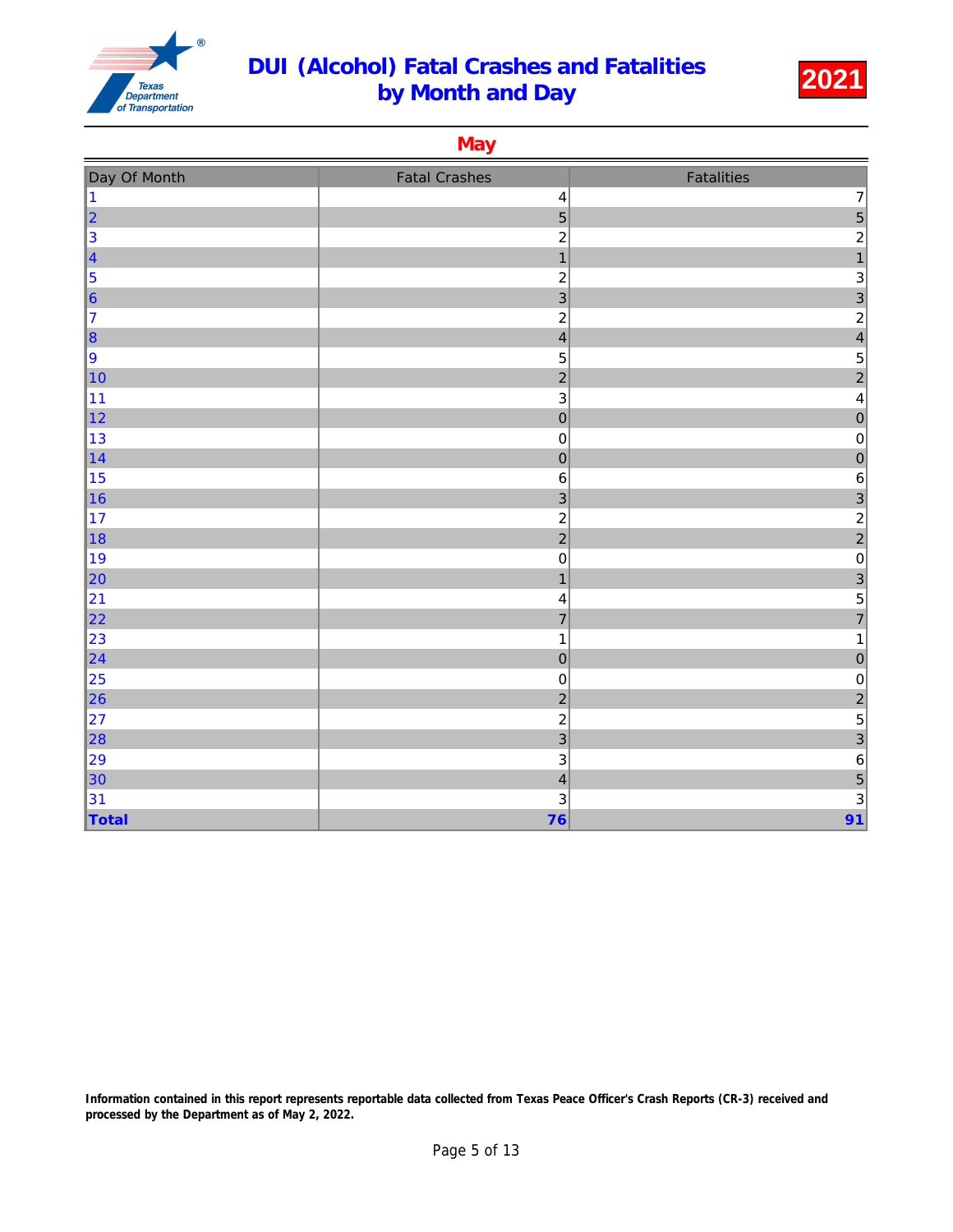

**June** 

| Day Of Month | <b>Fatal Crashes</b>    | Fatalities              |
|--------------|-------------------------|-------------------------|
| 1            | $\overline{c}$          |                         |
| 2            | $\overline{a}$          | $\frac{2}{2}$           |
| $\vert$ 3    | $\mathbf 1$             | $\mathbf{1}$            |
| 4            | $\overline{a}$          | $\frac{2}{3}$           |
| $\vert$ 5    | 3                       |                         |
| $\vert_{6}$  | $\overline{5}$          | $\overline{5}$          |
| 17           | $\mathsf 3$             | 3                       |
| $\vert$ 8    | $\overline{c}$          | $\frac{2}{3}$           |
| 9            | $\overline{c}$          |                         |
| 10           | $\overline{3}$          | 3                       |
| 11           | $\mathbf{1}$            | $\mathbf 1$             |
| $\vert$ 12   | 3                       | $\frac{3}{7}$           |
| ∥13          | 5                       |                         |
| $\vert$ 14   | $\overline{5}$          | $\overline{6}$          |
| 15           | $\mathbf 1$             | $\mathbf 1$             |
| $\vert$ 16   | $\mathbf{1}$            | $\mathbf{1}$            |
| $\vert$ 17   | $\mathbf 1$             | 1                       |
| $\vert$ 18   | $\overline{\mathbf{c}}$ | $\overline{\mathbf{c}}$ |
| ∥19          | 5                       | $\overline{6}$          |
| $\vert$ 20   | 3                       | $\overline{3}$          |
| 21           | $\overline{c}$          | $\overline{\mathbf{c}}$ |
| $\vert$ 22   | $\overline{a}$          | 5                       |
| 23           | $\overline{c}$          | $\overline{c}$          |
| $\vert$ 24   | $\overline{0}$          | $\overline{0}$          |
| 25           | $\overline{\mathbf{4}}$ | $\overline{\mathbf{r}}$ |
| $\ $ 26      | 5                       | $\overline{5}$          |
| 27           | $\,6\,$                 | $\overline{7}$          |
| $\ 28$       | $\overline{1}$          | $\mathbf{1}$            |
| 29           | $\boldsymbol{0}$        | $\pmb{0}$               |
| $\vert$ 30   | $\overline{a}$          | $\overline{\mathbf{c}}$ |
| Total        | 76                      | 85                      |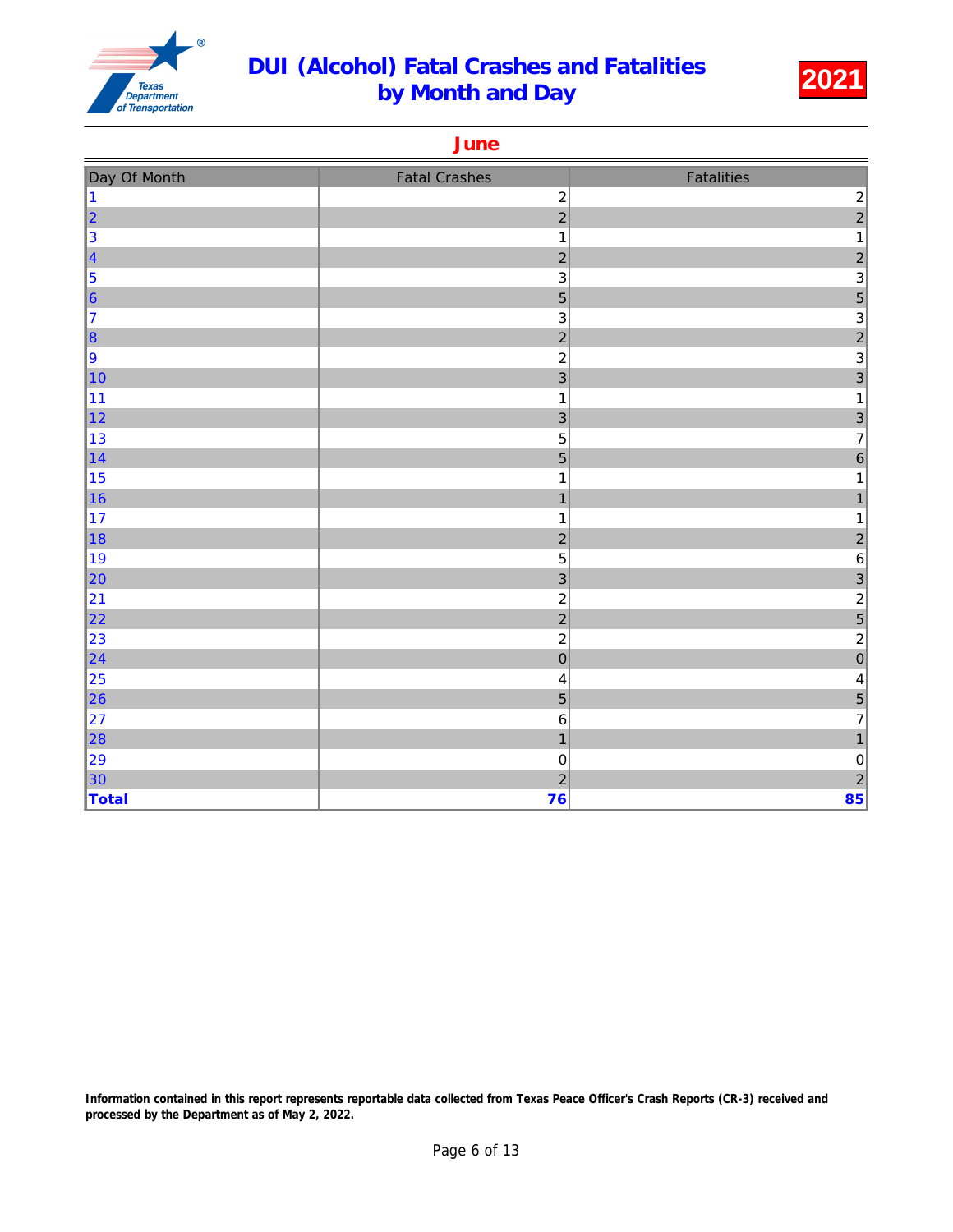

July

| Day Of Month                          | <b>Fatal Crashes</b>      | Fatalities                            |
|---------------------------------------|---------------------------|---------------------------------------|
| $\vert$ 1                             | $\mathbf 0$               | $\pmb{0}$                             |
| $\vert$ <sub>2</sub>                  | $\overline{c}$            | $\overline{a}$                        |
| $\begin{array}{c} 3 \\ 4 \end{array}$ | $\overline{\mathbf{4}}$   | $\overline{\mathbf{4}}$               |
|                                       | $\bf 8$                   | 10                                    |
| 5                                     | $\mathsf 3$               | $\mathbf{3}$                          |
| $\vert_{6}$                           | $\overline{0}$            | $\overline{0}$                        |
| 17                                    | $\mathbf 1$               | 1                                     |
| $\vert$ 8                             | $\overline{\mathcal{L}}$  | $\overline{\mathbf{4}}$               |
| 9                                     | 1                         | 1                                     |
| 10                                    | $\mathbf{1}$              | $\mathbf{1}$                          |
| 11                                    | 8                         | $\bf8$                                |
| $\vert$ 12                            | $\mathbf{1}$              | $\overline{1}$                        |
| 13                                    | 1                         | 3                                     |
| $\vert$ 14                            | $\mathbf{1}$              | $\overline{1}$                        |
| 15                                    | $\boldsymbol{0}$          | $\pmb{0}$                             |
| 16                                    | $\overline{2}$            | $\overline{c}$                        |
| 17                                    | 8                         | 10                                    |
| ∥18                                   | $\boldsymbol{6}$          | $\overline{9}$                        |
| ∥19                                   | $\mathbf{1}$              | $\mathbf{1}$                          |
| $\vert$ 20                            | $\overline{c}$            | $\overline{\mathbf{c}}$               |
| 21                                    | 5                         | $\overline{6}$                        |
| $\vert$ 22                            | $\overline{\mathbf{1}}$   | $\overline{1}$                        |
| 23                                    | $\mathbf 1$               | 1                                     |
| $\vert$ 24                            | $\overline{7}$            | $\delta$                              |
| 25                                    | $\ensuremath{\mathsf{3}}$ | $\mathbf{3}$                          |
| $\ 26\ $                              | $\boldsymbol{0}$          | $\overline{0}$                        |
| 27                                    | $\overline{\mathbf{c}}$   | $\overline{\mathbf{c}}$               |
| $\ 28$                                | $\mathbf{1}$              | $\overline{1}$                        |
| 29                                    | $\,6$                     | $\,$ 6 $\,$                           |
| $\vert$ 30                            | 3                         | $\begin{array}{c} 5 \\ 7 \end{array}$ |
| 31                                    | 5                         |                                       |
| Total                                 | 88                        | 103                                   |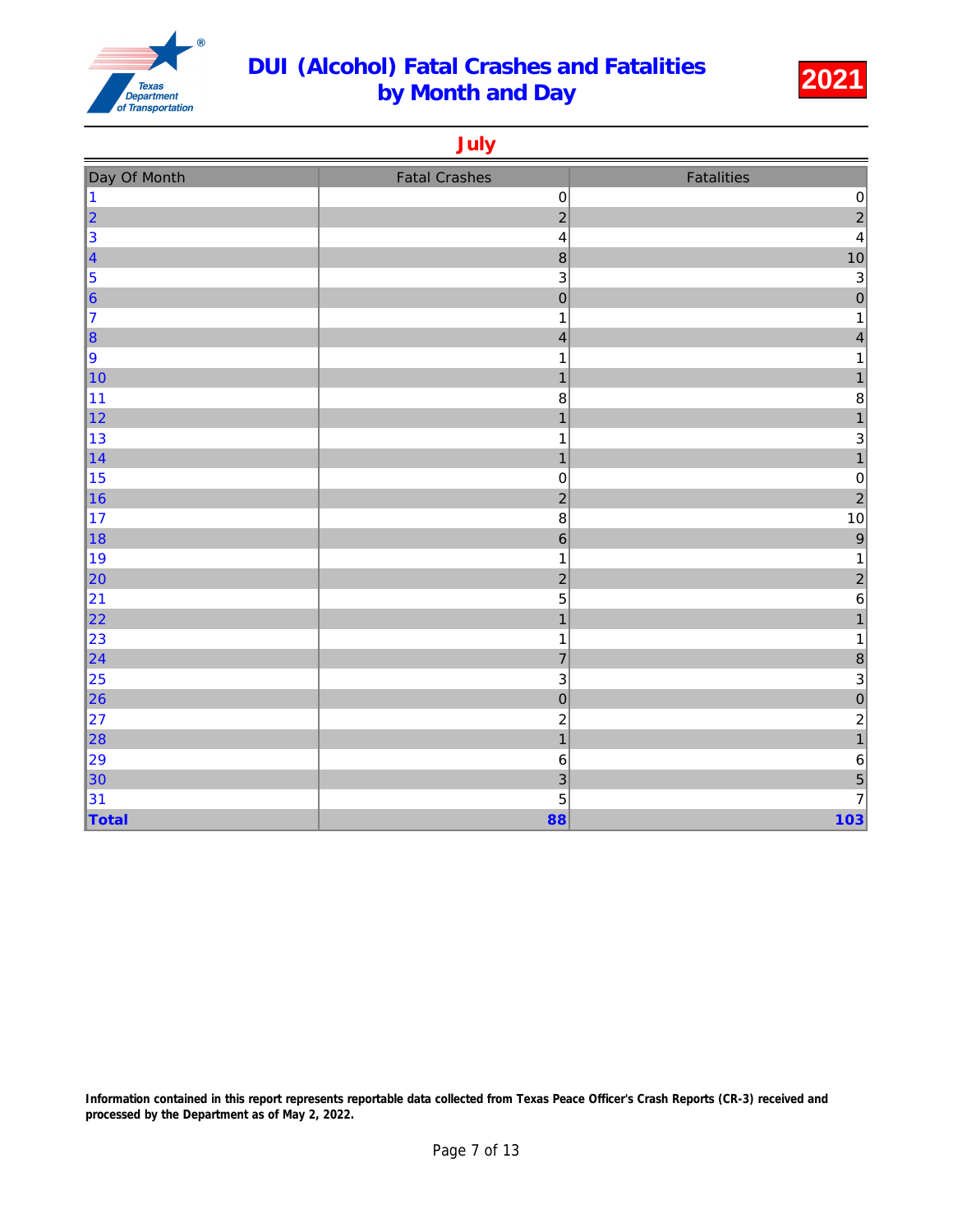

August

| Day Of Month            | <b>Fatal Crashes</b>    | Fatalities                                 |
|-------------------------|-------------------------|--------------------------------------------|
| $\overline{1}$          | $\bf 8$                 | $\boldsymbol{9}$                           |
| $\overline{2}$          | $\overline{a}$          | $\frac{3}{5}$                              |
| 3                       | 5                       |                                            |
| $\overline{\mathbf{4}}$ | $\mathbf{1}$            | $\overline{1}$                             |
| 5                       | 5                       | 5                                          |
| $6\phantom{a}$          | $\mathbf{1}$            | $\mathbf{1}$                               |
| $\overline{7}$          | $\overline{\mathbf{4}}$ | $\,6\,$                                    |
| 8                       | $\overline{3}$          | 3                                          |
| 9                       | $\pmb{0}$               | $\pmb{0}$                                  |
| 10                      | $\overline{1}$          | $\mathbf{1}$                               |
| 11                      | $\mathbf 0$             | $\pmb{0}$                                  |
| 12                      | $\overline{3}$          | $\overline{\mathbf{4}}$                    |
| 13                      | $\mathbf 1$             | 1                                          |
| 14                      | $\mathbf{1}$            | $\mathbf{1}$                               |
| 15                      | $\sqrt{5}$              | 5                                          |
| 16                      | $\overline{3}$          | 3                                          |
| 17                      | $\mathsf 3$             | $\overline{\mathbf{r}}$                    |
| 18                      | $\overline{3}$          | $\overline{3}$                             |
| 19                      | $\overline{\mathbf{4}}$ | 4                                          |
| 20                      | $\overline{c}$          | $\overline{c}$                             |
| 21                      | $\,6$                   | $\boldsymbol{6}$                           |
| 22                      | $\overline{3}$          | 5                                          |
| 23                      | $\overline{\mathbf{4}}$ | $\overline{\mathbf{r}}$                    |
| 24                      | $\overline{0}$          | $\overline{0}$                             |
| 25                      | $\mathbf 1$             | $\mathbf 1$                                |
| 26                      | $\overline{c}$          | $\begin{array}{c} 2 \\ 2 \\ 3 \end{array}$ |
| 27                      | $\overline{\mathbf{c}}$ |                                            |
| 28                      | $\overline{3}$          |                                            |
| 29                      | $\overline{7}$          | $\overline{7}$                             |
| 30                      | $\overline{c}$          | $\overline{c}$                             |
| 31                      | $\overline{c}$          | $\overline{a}$                             |
| Total                   | 87                      | 95                                         |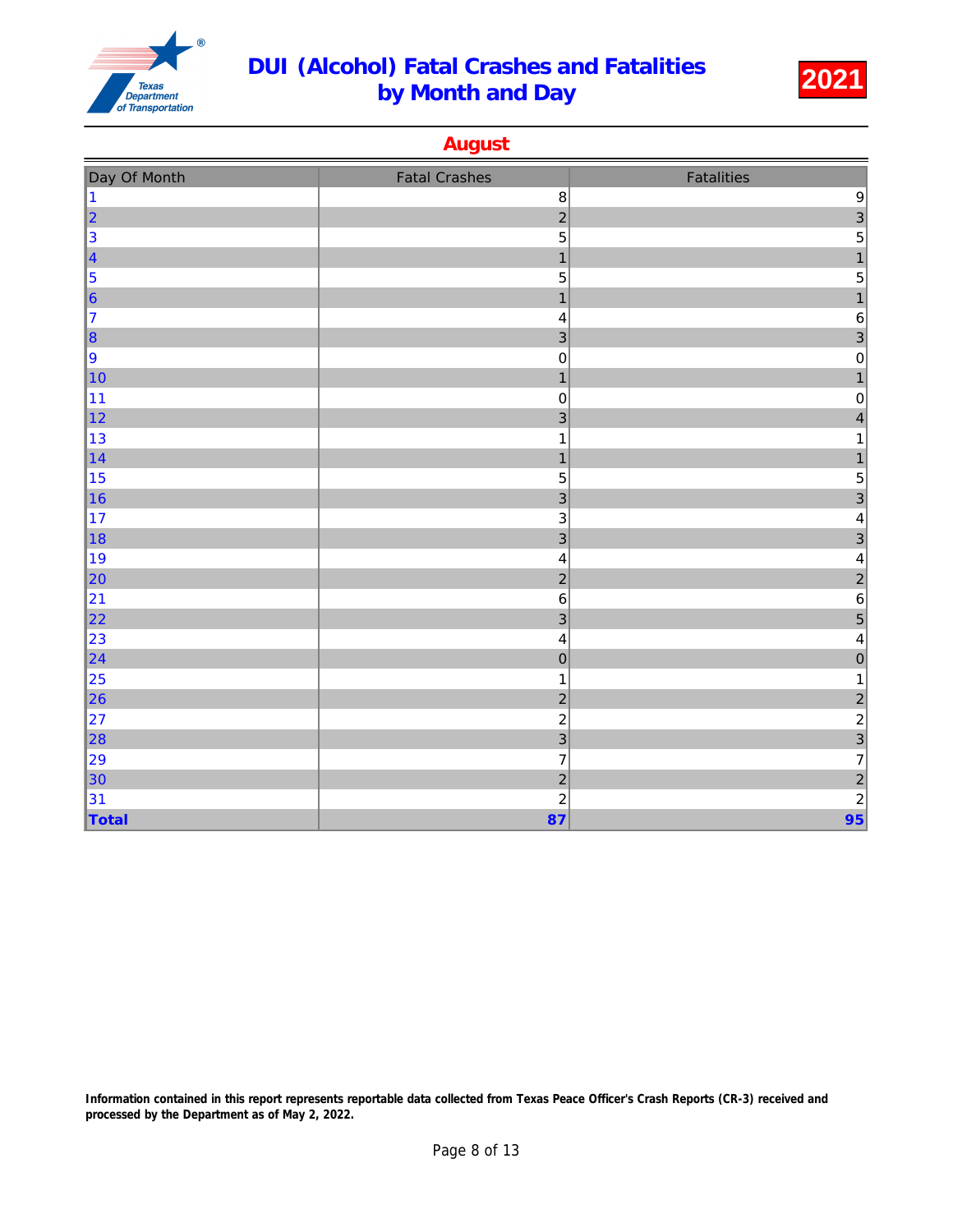

### September

| Day Of Month                                        | <b>Fatal Crashes</b>      | Fatalities                                              |
|-----------------------------------------------------|---------------------------|---------------------------------------------------------|
| $\vert$ 1                                           | $\pmb{0}$                 |                                                         |
|                                                     | $\mathbf{1}$              | $\begin{array}{c}\n0 \\ 1\n\end{array}$                 |
| $\begin{array}{ c c }\n\hline\n2 \\ 3\n\end{array}$ | $\overline{\mathbf{4}}$   |                                                         |
| $\vert$ 4                                           | 5                         | $\frac{4}{5}$                                           |
| 5                                                   | $\boldsymbol{9}$          | $11$                                                    |
| $\vert_{6}$                                         | 5                         | $\begin{array}{c c} 5 \\ 3 \\ 1 \end{array}$            |
| 17                                                  | 3                         |                                                         |
| $\vert$ 8                                           | $\overline{1}$            |                                                         |
| 9                                                   | $\ensuremath{\mathsf{3}}$ |                                                         |
| $\vert$ 10                                          | $\overline{a}$            | $\frac{3}{2}$ $\frac{2}{6}$ $\frac{2}{7}$ $\frac{3}{1}$ |
| 11                                                  | $\overline{5}$            |                                                         |
| $\vert$ 12                                          | 5                         |                                                         |
| 13                                                  | $\overline{c}$            |                                                         |
| 14                                                  | $\mathbf{1}$              |                                                         |
| 15                                                  | $\pmb{0}$                 | $\mathbf 0$                                             |
| $\vert$ 16                                          | $\overline{c}$            |                                                         |
| 17                                                  | $\overline{\mathbf{4}}$   | 2<br>4<br>7<br>5<br>2<br>0<br>3<br>2<br>5<br>5          |
| $\vert$ 18                                          | $\,$ 6 $\,$               |                                                         |
| ∥19                                                 | $\overline{\mathbf{4}}$   |                                                         |
| 20                                                  | $\overline{c}$            |                                                         |
| 21                                                  | $\mathbf 0$               |                                                         |
| 22                                                  | $\overline{3}$            |                                                         |
| 23                                                  | $\mathbf{1}$              |                                                         |
| 24                                                  | 5                         |                                                         |
| $\vert$ 25                                          | 5                         |                                                         |
| 26                                                  | 8                         | 10                                                      |
| 27                                                  | $\overline{\mathbf{4}}$   | $\overline{\mathbf{4}}$                                 |
| 28                                                  | $\mathbf 0$               |                                                         |
| 29                                                  | $\overline{c}$            | $\begin{array}{c}\n0 \\ 2 \\ 1\n\end{array}$            |
| $\vert$ 30                                          | $\overline{1}$            |                                                         |
| Total                                               | 93                        | 104                                                     |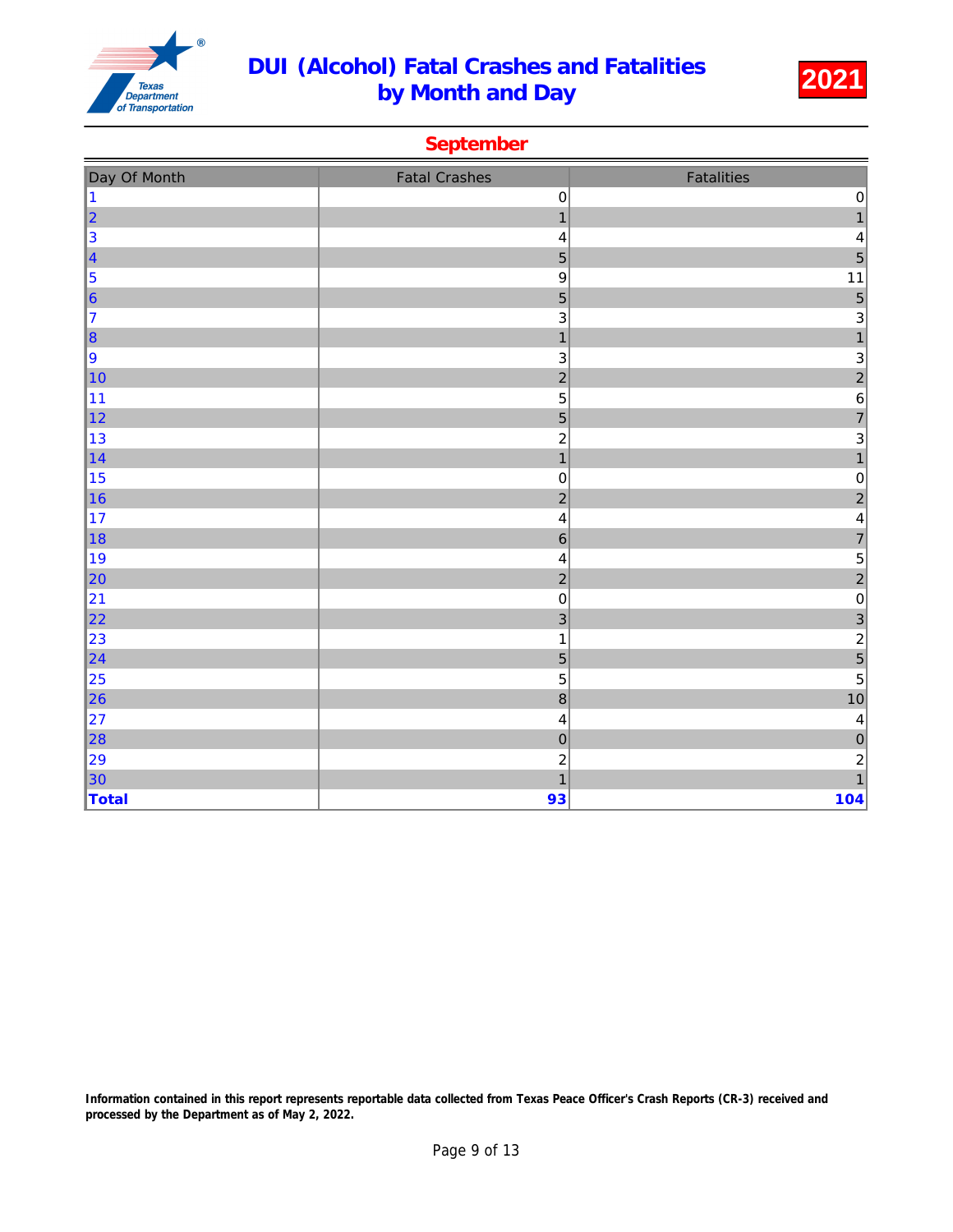

**October** 

| Day Of Month                                   | <b>Fatal Crashes</b>                      | Fatalities                                         |
|------------------------------------------------|-------------------------------------------|----------------------------------------------------|
| $\vert$ 1                                      | $\boldsymbol{2}$<br>$\overline{1}$        | $\overline{c}$<br>$\overline{1}$                   |
|                                                |                                           |                                                    |
| $\begin{array}{c c}\n2 \\ 3 \\ 4\n\end{array}$ | $\overline{c}$<br>$\overline{\mathbf{4}}$ | $\overline{\mathbf{c}}$<br>$\overline{\mathbf{4}}$ |
| $\vert$ 5                                      | $\mathbf 1$                               | 1                                                  |
| $\vert$ 6                                      | $\overline{c}$                            |                                                    |
| 17                                             | 3                                         | $\frac{2}{3}$                                      |
| $\vert$ 8                                      | $\overline{3}$                            | $\overline{\mathbf{r}}$                            |
| 9                                              | $\ensuremath{\mathsf{3}}$                 |                                                    |
| 10                                             | $\overline{a}$                            |                                                    |
| 11                                             | $\overline{a}$                            | $\begin{array}{c} 3 \\ 2 \\ 2 \\ 0 \end{array}$    |
| $\vert$ 12                                     | $\overline{0}$                            |                                                    |
| 13                                             | $\mathbf{1}$                              | 1                                                  |
| $\vert$ 14                                     | $\mathbf{1}$                              | $\mathbf{1}$                                       |
| 15                                             | $\boldsymbol{2}$                          | $\overline{\mathbf{c}}$                            |
| $\vert$ 16                                     | $\overline{8}$                            | 9                                                  |
| 17                                             | $\mathsf 3$                               | $\mathbf{3}$                                       |
| ∥18                                            | $\overline{c}$                            |                                                    |
| ∥19                                            | $\overline{\mathbf{c}}$                   | $\frac{2}{2}$                                      |
| $\vert$ 20                                     | $\overline{\mathbf{1}}$                   | $\overline{1}$                                     |
| 21                                             | $\mathbf{1}$                              | 1                                                  |
| $\vert$ 22                                     | $\bf{8}$                                  | 9                                                  |
| 23                                             | $\overline{\mathbf{4}}$                   | 6                                                  |
| $\vert$ 24                                     | $\overline{5}$                            | $\overline{7}$                                     |
| $\vert$ 25                                     | $\overline{\mathbf{c}}$                   | $\overline{c}$                                     |
| $\vert$ 26                                     | $\overline{1}$                            | $\overline{1}$                                     |
| 27                                             | $\pmb{0}$                                 | $\pmb{0}$                                          |
| $\vert$ 28                                     | $\overline{2}$                            | $\overline{c}$                                     |
| 29                                             | $\bf8$                                    | $\overline{9}$                                     |
| $\vert$ 30                                     | $\overline{0}$                            | $\overline{0}$                                     |
| 31                                             | $\overline{c}$                            | $\overline{\mathbf{r}}$                            |
| $\vert$ Total                                  | 78                                        | 88                                                 |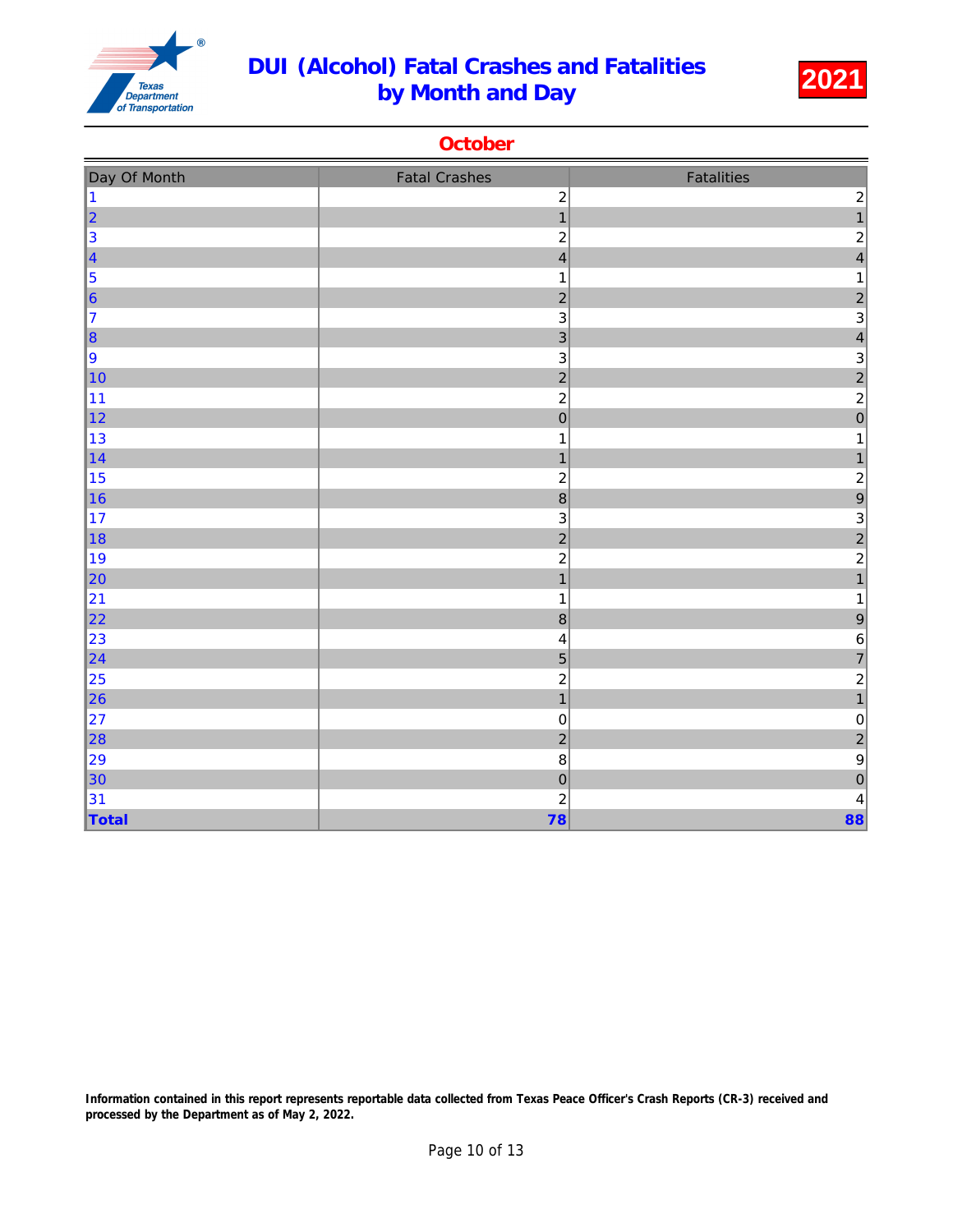

#### November

| Day Of Month                                | <b>Fatal Crashes</b>    | Fatalities                                        |
|---------------------------------------------|-------------------------|---------------------------------------------------|
| $\vert$ 1                                   | $\mathbf{3}$            |                                                   |
| $\begin{array}{ c c }\n2 \\ 3\n\end{array}$ | $\overline{a}$          | $\begin{array}{c}\n3 \\ 3 \\ 0\n\end{array}$      |
|                                             | $\mathbf 0$             |                                                   |
| $\vert_4$                                   | $\mathbf{1}$            | $\mathbf{1}$                                      |
| 5                                           | $\overline{c}$          |                                                   |
| $\vert_{6}$                                 | $\overline{3}$          | $\begin{array}{c} 2 \\ 3 \\ 7 \end{array}$        |
| 17                                          | $\,6\,$                 |                                                   |
| $\ 8\ $                                     | $\overline{1}$          | $\overline{1}$                                    |
| 9                                           | $\mathbf 0$             | $\mathbf 0$                                       |
| $\vert$ 10                                  | $\overline{3}$          | $\overline{\mathbf{r}}$                           |
| 11                                          | $\overline{\mathbf{4}}$ | $\overline{\mathbf{4}}$                           |
| $\vert$ 12                                  | $\mathbf{1}$            | $\overline{1}$                                    |
| $\vert$ 13                                  | $\mathbf{3}$            | $\begin{array}{c}\n3 \\ 4\n\end{array}$           |
| 14                                          | $\overline{\mathbf{4}}$ |                                                   |
| 15                                          | $\mathbf 1$             | $\overline{\mathbf{r}}$                           |
| $\vert$ 16                                  | $\overline{\mathbf{1}}$ | $\overline{1}$                                    |
| 17                                          | 3                       | $\begin{array}{c}\n3 \\ 1 \\ 2 \\ 0\n\end{array}$ |
| $\vert$ 18                                  | $\overline{1}$          |                                                   |
| 19                                          | $\overline{c}$          |                                                   |
| 20                                          | $\overline{0}$          |                                                   |
| 21                                          | $\mathbf 1$             | $\mathbf{1}$                                      |
| 22                                          | $\mathbf{1}$            | $\overline{\mathbf{c}}$                           |
| 23                                          | $\mathbf{1}$            | $\mathbf{1}$                                      |
| 24                                          | $\overline{c}$          | $\begin{array}{c} 2 \\ 8 \\ 3 \\ 7 \end{array}$   |
| 25                                          | 5                       |                                                   |
| 26                                          | $\overline{3}$          |                                                   |
| 27                                          | $\,6\,$                 |                                                   |
| 28                                          | $\overline{5}$          |                                                   |
| 29                                          | $\mathbf{3}$            | $\begin{array}{c} 5 \\ 3 \\ 4 \end{array}$        |
| $\vert$ 30                                  | $\overline{\mathbf{4}}$ |                                                   |
| Total                                       | 72                      | 83                                                |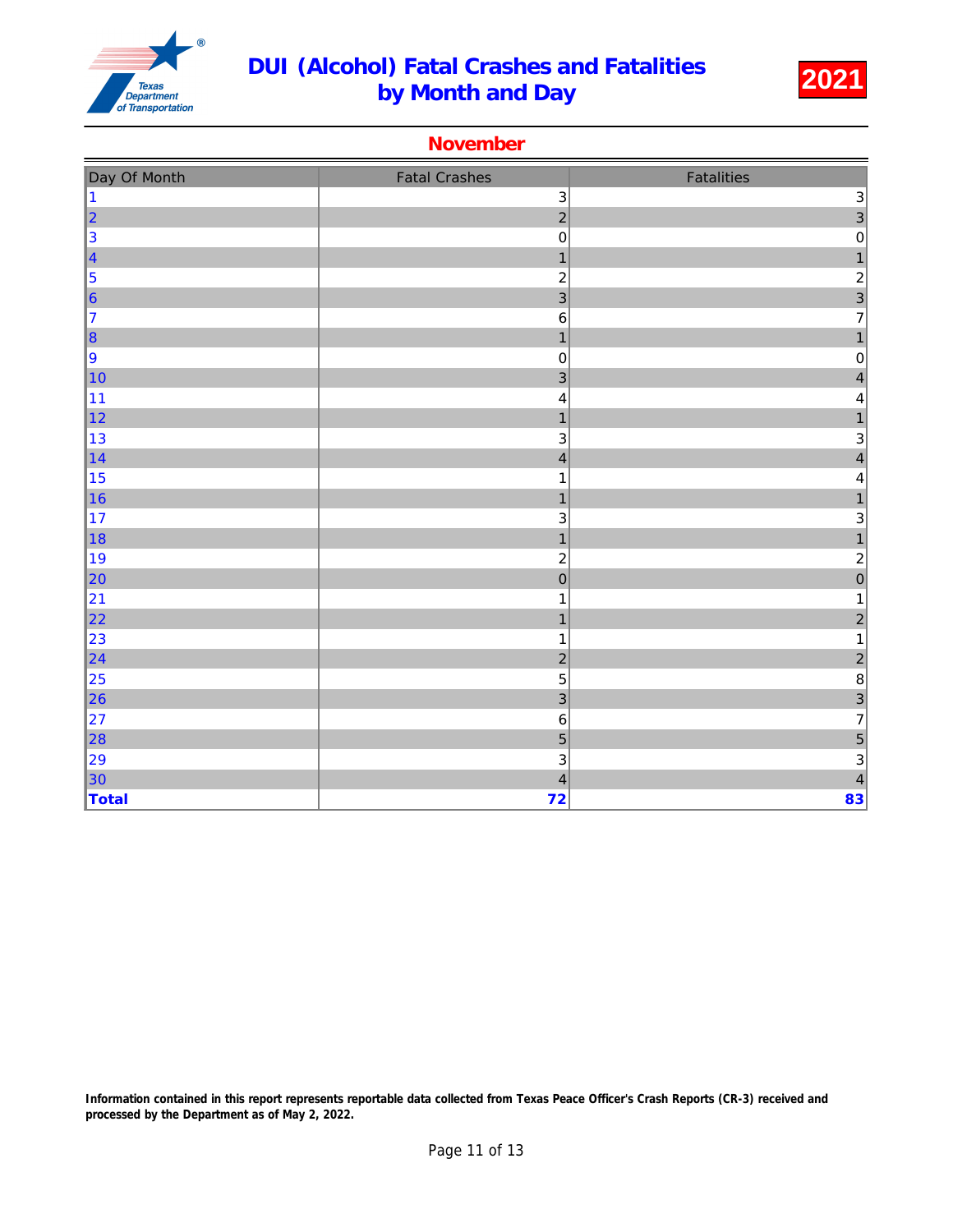

| December |  |
|----------|--|

| Day Of Month                                                        | <b>Fatal Crashes</b>    | Fatalities              |
|---------------------------------------------------------------------|-------------------------|-------------------------|
| $\vert$ 1                                                           | $\mathbf 0$             | $\pmb{0}$               |
| $\begin{array}{ c c }\n2 \\ 3\n\end{array}$                         | $\mathbf 0$             | $\overline{0}$          |
|                                                                     | $\mathsf 3$             | $\overline{\mathbf{r}}$ |
| $\begin{array}{ c c }\n\hline\n4 & 5 \\ \hline\n6 & 6\n\end{array}$ | 3                       | $\frac{3}{7}$           |
|                                                                     | 5                       |                         |
|                                                                     | $\overline{2}$          | $\overline{a}$          |
| 17                                                                  | $\mathbf{1}$            | $\overline{2}$          |
| $\vert$ 8                                                           | $\overline{0}$          | $\overline{0}$          |
| 9                                                                   | $\mathbf{1}$            | $\mathbf 1$             |
| 10                                                                  | $\mathbf 0$             | $\mathbf 0$             |
| 11                                                                  | $\overline{\mathbf{r}}$ | 4                       |
| $\vert$ 12                                                          | $\overline{6}$          | $\overline{7}$          |
| 13                                                                  | $\mathbf 0$             | $\pmb{0}$               |
| $\vert$ 14                                                          | $\overline{a}$          | $\overline{\mathbf{c}}$ |
| 15                                                                  | $\pmb{0}$               | $\pmb{0}$               |
| $\vert$ 16                                                          | $\overline{\mathbf{1}}$ | $\mathbf{1}$            |
| 17                                                                  | $\overline{\mathbf{4}}$ | $\overline{\mathbf{4}}$ |
| 18                                                                  | $\mathbf 0$             | $\overline{0}$          |
| ∥19                                                                 | 5                       | 6                       |
| $\vert$ 20                                                          | $\overline{a}$          | $\overline{c}$          |
| 21                                                                  | 3                       | $\frac{3}{7}$           |
| $\vert$ 22                                                          | 3                       |                         |
| 23                                                                  | $\overline{c}$          | $\frac{2}{1}$           |
| $\vert$ 24                                                          | $\overline{1}$          |                         |
| $\vert$ 25                                                          | $\overline{7}$          | $\bf 8$                 |
| $\ $ 26                                                             | $\overline{2}$          | $\overline{a}$          |
| 27                                                                  | $\mathbf{1}$            | $\mathbf{1}$            |
| 28                                                                  | $\overline{0}$          | $\overline{0}$          |
| 29                                                                  | $\mathbf{1}$            | $\mathbf{1}$            |
| $\vert$ 30                                                          | $\overline{c}$          | $\overline{3}$          |
| 31                                                                  | $\mathbf 0$             | $\pmb{0}$               |
| Total                                                               | 61                      | 73                      |